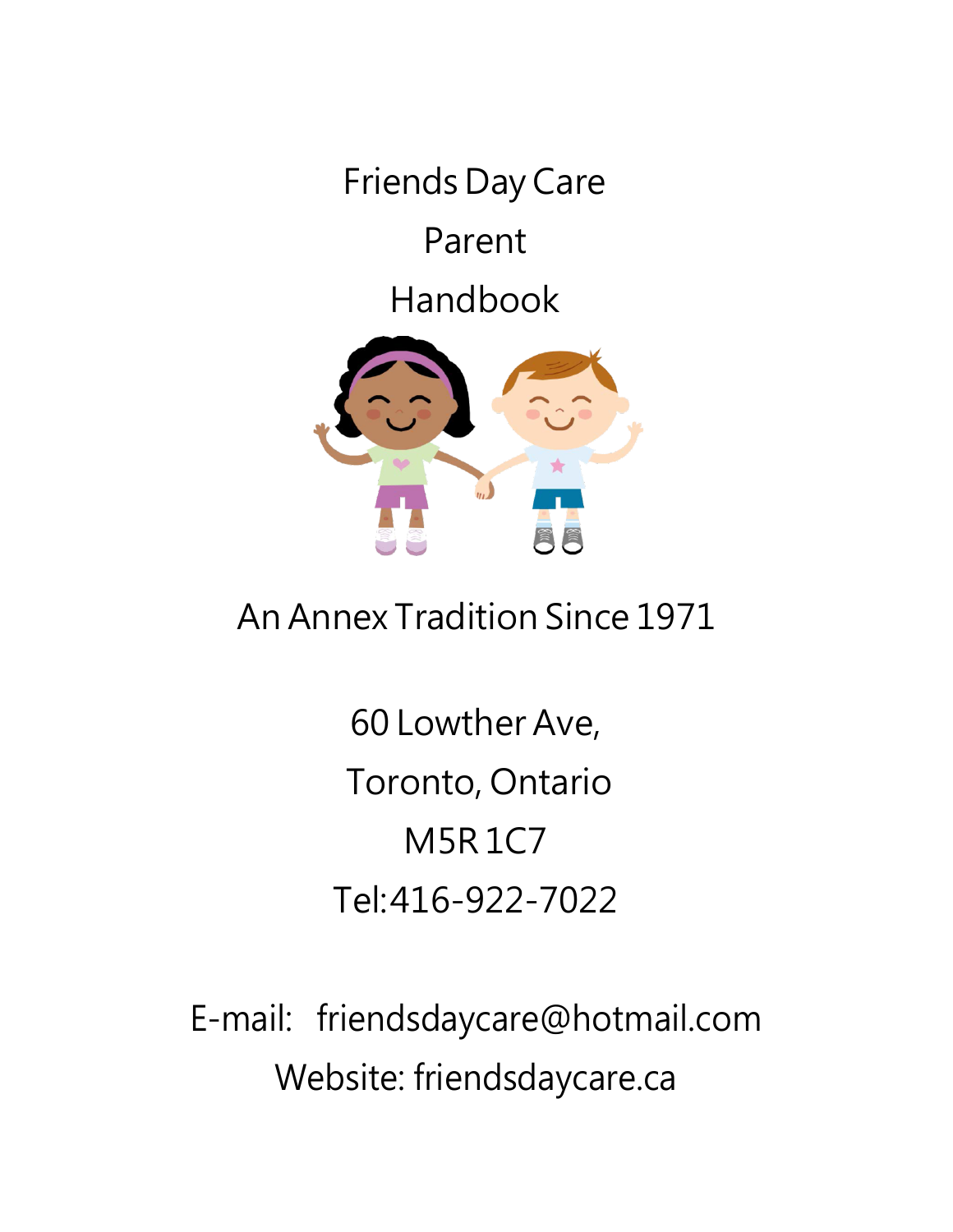# **Parent Handbook Contents**

Our Program Statement & Inclusion Policy Anti-Racism & Anti-bias Policy Structure & Staffing Hours of Operation Fees

### **Enrolling Your Child**

Admission Procedure & Withdrawal Policy, Waiting List Policy Subsidy Attendance Policy

### **Our Commitment to Your Family**

Health & Safety **Nutrition** 

# **What we Ask of You**

Arrival & Pick-up Late Policy Illness and Medication Clothing and Toys Birthdays and Celebrations Parental Involvement

Attached: Head Lice Policy Smoke-free Policy Volunteer Policy Child Abuse Policy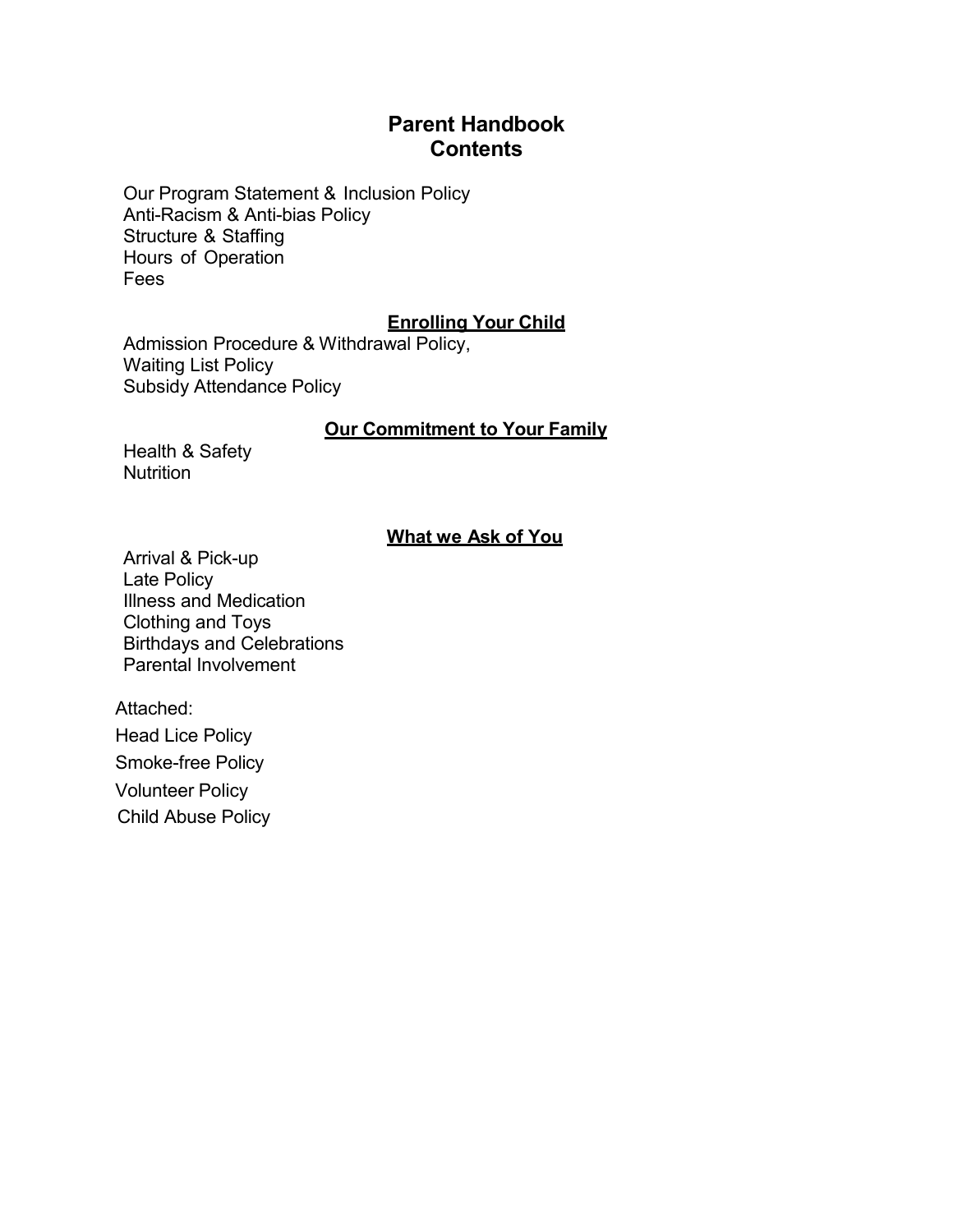# **Friends Day Care Program Statement**

Friends Day Care is a proudly not-for-profit child care centre for children aged two to five years. We believe that high-quality childcare should be available to every family in our community; we offer full-fee spaces as well as subsidized spaces through City of Toronto Children's Services.

Our R.E.C.E. staff is passionate about working in the non-profit child-care sector. Dedicated, long-standing staff is the cornerstone of a quality program. We support our staff in their professional development, because we recognize that it is integral to supplying a high standard of care.

We know that each child is a unique individual and our aim is to help each child realize its full potential. We believe that children thrive in an environment that encourages them, challenges them, nurtures and celebrates them.

Each child arrives at our centre as an individual, with personality, curiosity, rich with experiences, and full of potential. Every day, we see how learning flows between parent, child and educator. As educators, we see ourselves as part of the team that will guide, support and encourage your child in their early years. From your initial tour of the centre forward, we aim to create an open, supportive relationship with each family member. We welcome participation, feedback and an exchange of ideas. We feel the more that we can learn about each other, the better a child's sense of belonging. Ultimately, our goal is to give each child the opportunity to see themselves reflected in every aspect of the program.

Our play-based program incorporates activities that help children learn to interact within a group and also to express their individuality. We engage children with fun yet challenging activities, and provide the tools to encourage investigation and exploration.

Our curriculum is emergent; it is a collaboration between educators and children. At the core of each activity is an idea or expression, stemming from conversation, and play. Part of the educator's role is to facilitate the natural progression of that idea, to extend it, to encourage reaching the next step in exploration, and to facilitate it, with equipment, props, or literature. The collaborative nature of the programming fosters a child's selfesteem, and gives validation to their ideas.

Observation of the children provides the spark that informs our planned activities. Each week, observations of each child are posted as well as photographs, corresponding to goals and skills being developed. These form the basis of your child's portfolio, which is available for parents to look through and discuss with teachers. Teachers are always willing to meet with parents to go over the program and their child's development at a mutually convenient time, any time of the year.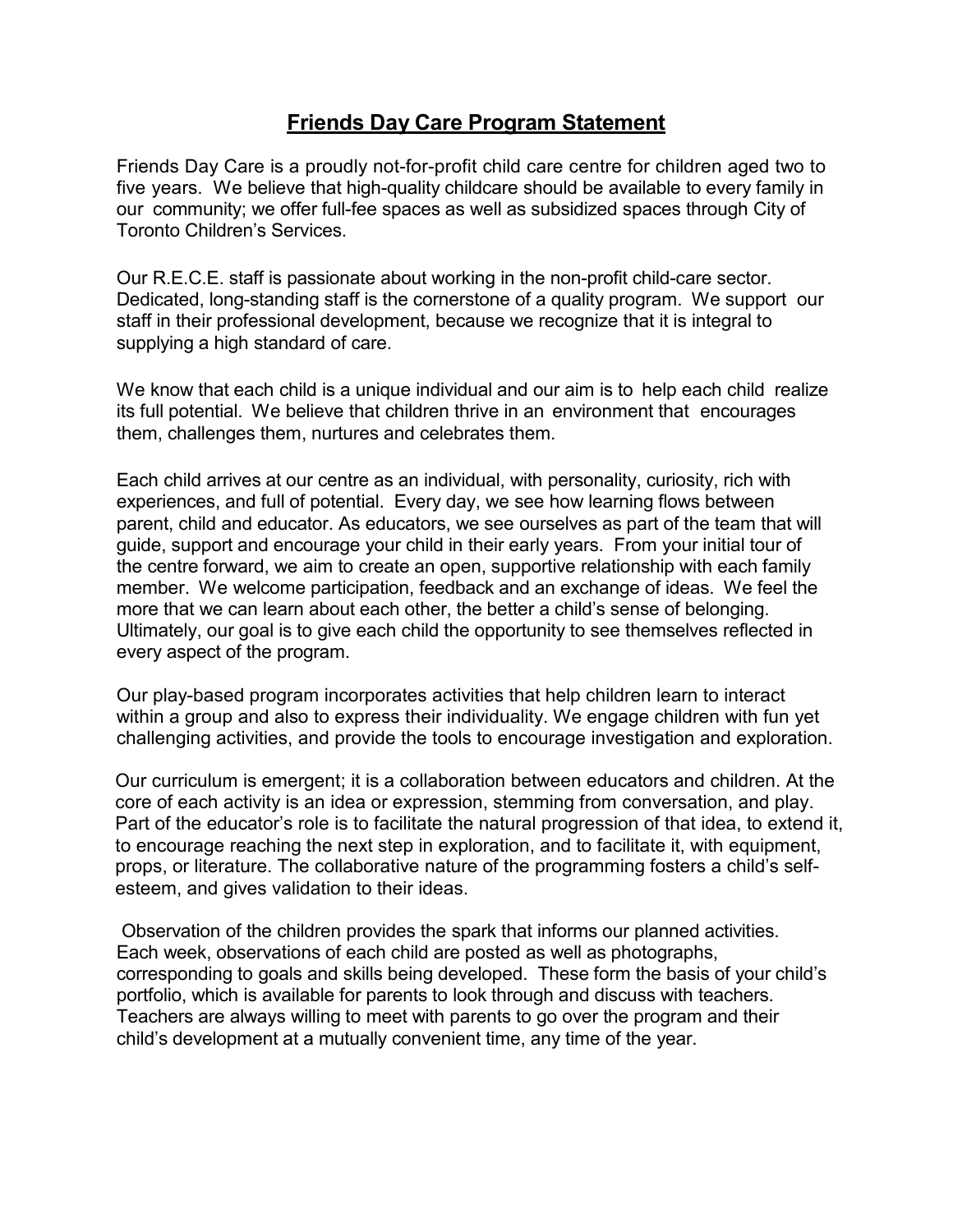Our day at Friends allows for at least two hours of outdoor play. Our playground is in a setting which is rich with nature. Exploring outdoors is a vital component to our program; each season brings a multitude of learning opportunities. We incorporate spaces for quiet reflection, building in sand, splashing in puddles, and rolling on grass. We gather for songs and games, swing bats and racquets, kick and throw balls. We sit quietly with books in a shady spot; we watch busy ants, and feed the birds.

Inside, the children will move between individual play experiences to small group, and whole group times, throughout the day. We see how each child's energy ebbs and flows through the day, and we allow for a quiet rest period, as well as providing opportunities to snuggle up with stories or puzzles.

Friends Day Care is part of a diverse and vibrant community. We take local walks to explore the area and the people in our neighbourhood. We visit the Fire hall when we take donations for the food bank. We enrich our program with a monthly yoga class.

Occasionally, parents will express need for other supports for their child. We will do our best to connect parents with the right support, either directly, or through our community partners. We work alongside other professionals to implement individual program plans for children with special needs, when required. Teachers and parents become a support team for the child, communicating often and openly.

At friends, we believe that children learn best in a safe, healthy environment that meets all of their physical needs. When children are well-nourished, they can get on better with the business of play. Our menu is seasonal, and culturally sensitive. Our goal is to provide daily lunches and snacks that meet the recommendations outlined in "Eating Well with Canada's Food Guide." A registered nutritionist checks that we have the balance right, and the children give feedback that helps us review every meal. Our menus are available for parents on our Parent Information Board as well as our website. Meals are tailored to the needs of children with sensitivities or restrictions, wherever possible. Our meals are prepared on-site; the groceries are purchased fresh each week. We welcome recipes and input from all families in developing our menus.

At Friends Day Care, children learn the importance of respect for self, for others and for their environment. We encourage each child on their journey to independence by fostering the development of self-help skills and the freedom to make choices in their daily play.

We support children as they learn to interact with their peers and express their thoughts and feelings. We promote peaceful and thoughtful resolutions by taking time to discuss problems. We help to build self-esteem by ensuring each voice is heard, and show a group how to validate that voice with compassion and understanding.

At Friends Day Care, our program is constantly evolving. Each year, our Program Statement and our strategies for implementing it, are reviewed by each staff and Board member. Our program development is guided by the Ministry of Education's document entitled, "How Does Learning Happen?" Parents are actively encouraged to review this and other program information, available in our centre and through links on our website.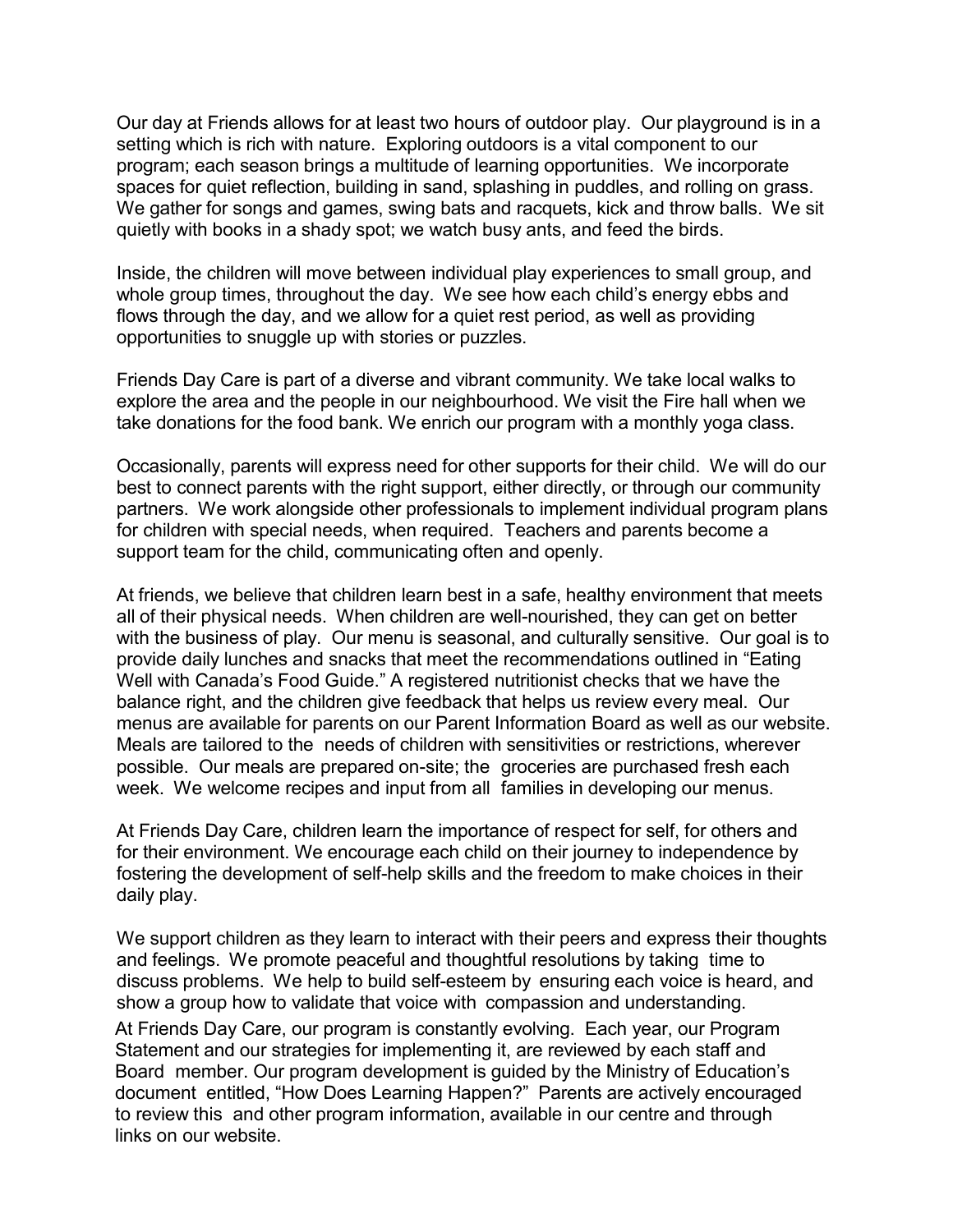# **Prohibited Practices**

Through the implementation of the above statement, we will not allow any of the following behaviour management practices:

- 1. No form of corporal punishment of the child;
- 2. Physical restraint of the child, such as confining the child to a high chair, car seat, stroller or other device for the purposes of discipline or in lieu of supervision, unless the physical restraint is for the purpose of preventing a child from hurting themselves or someone else, and is used only as a last resort and only until the risk of injury is no longer imminent;
- 3. Locking the exits of the child care centre premises for the purpose of confining the child, or confining the child in an area or room without adult supervision, unless such confinement occurs during an emergency and is required as part of the licensees emergency management policies and procedures;
- 4. Use of harsh or degrading measures or threats or use of derogatory language directed at or used in the presence of a child that would humiliate, shame or frighten the child or undermine their self-respect, dignity or self-worth;
- 5. Abusive language such as swearing or screaming.
- 6. Depriving or denying a child the basic necessities, such as food, drink, shelter, sleep, toilet use, clothing or bedding;
- 7. Inflicting and bodily harm on children including making children eat or drink against their will.

JAN 2017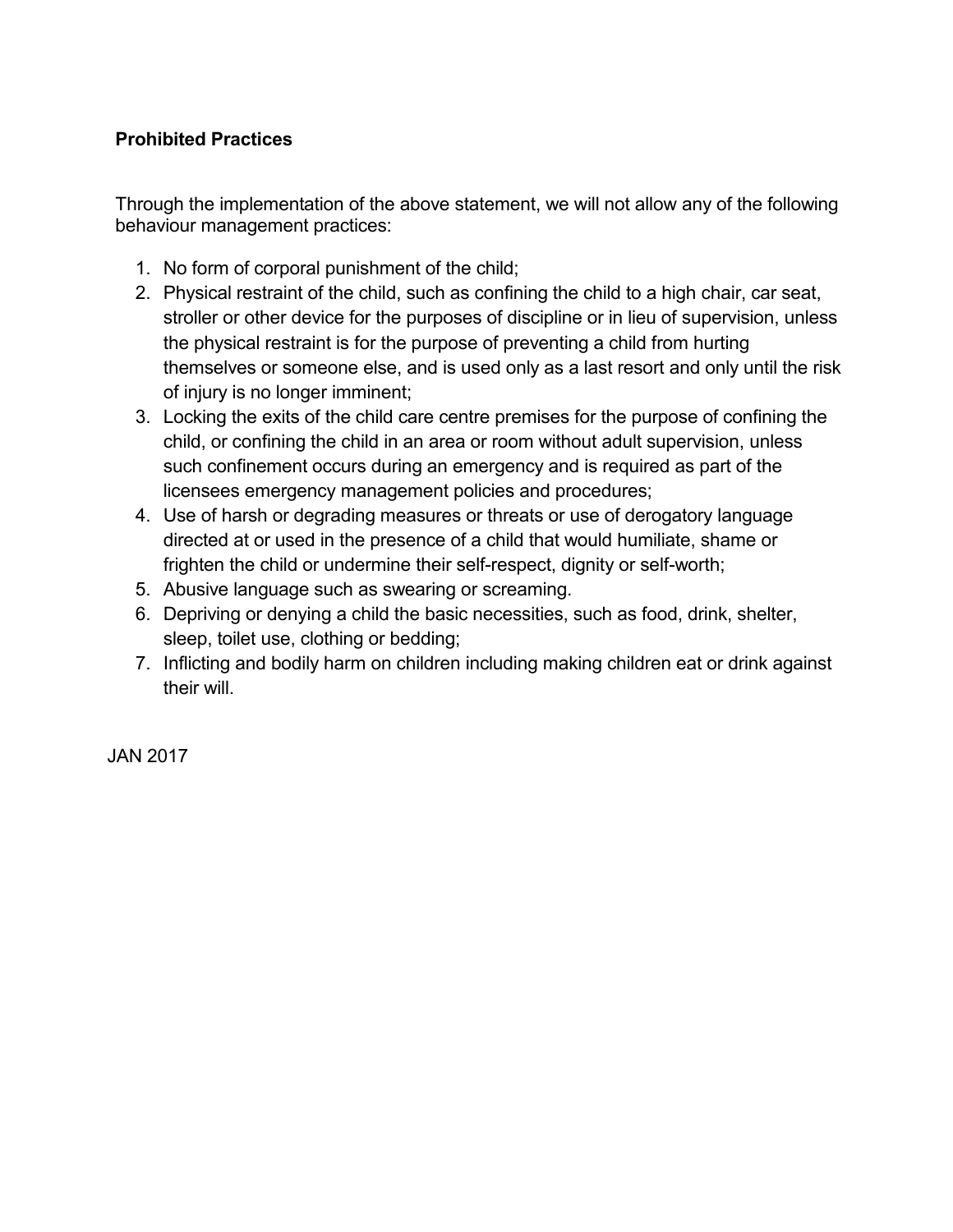# **Friends Day Care Inclusion Policy**

All children are welcome at Friends Day Care. We believe that:

- $\div$  Families have the right to attend the daycare centre of their choice.
- $\div$  A high-quality centre is a diverse one.
- $\div$  Children learn best when they participate with others who have different goals and abilities.
- ❖ All children bring value to our program.

Our goal is to include all children within our programs and services regardless of their special needs. To this end, we will:

- Collaborate with our parents and our Special Needs Resource Staff
- Provide opportunities for staff to increase their knowledge and awareness of different special needs
- Ensure that all possible modifications to the program are carried out to promote the full participation of all children
- $\div$  Respect the right to privacy and dignity of all clients

### Definitions:

The Ontario Municipal Social Services Association (OMSSA) defines 'special needs' as:

'Children who, due to emotional, familial, physical, behavioural, developmental, cognitive, communication or emotional factors, are at risk of not maximizing their potential. Special needs encompasses children who require support and assistance with daily living, whether formally diagnosed or not, and whether a diagnosis is shortor long-term in nature.'

## *Special Needs Resource Staff are defined as:*

Staff that are funded by the City of Toronto to support licensed child care programs for the provision of providing consultation, training, referral, case coordination, transitional support, and advocacy.

### Procedures:

Human Resources

- All staff of Friends Day Care understand and agree to support inclusive practices as out lined in the centre's Inclusion Policy
- $\div$  Staff members review and sign off on the Inclusion Policy annually.

**Training** 

 All staff receive equal opportunities to attend Special Needs workshops and training.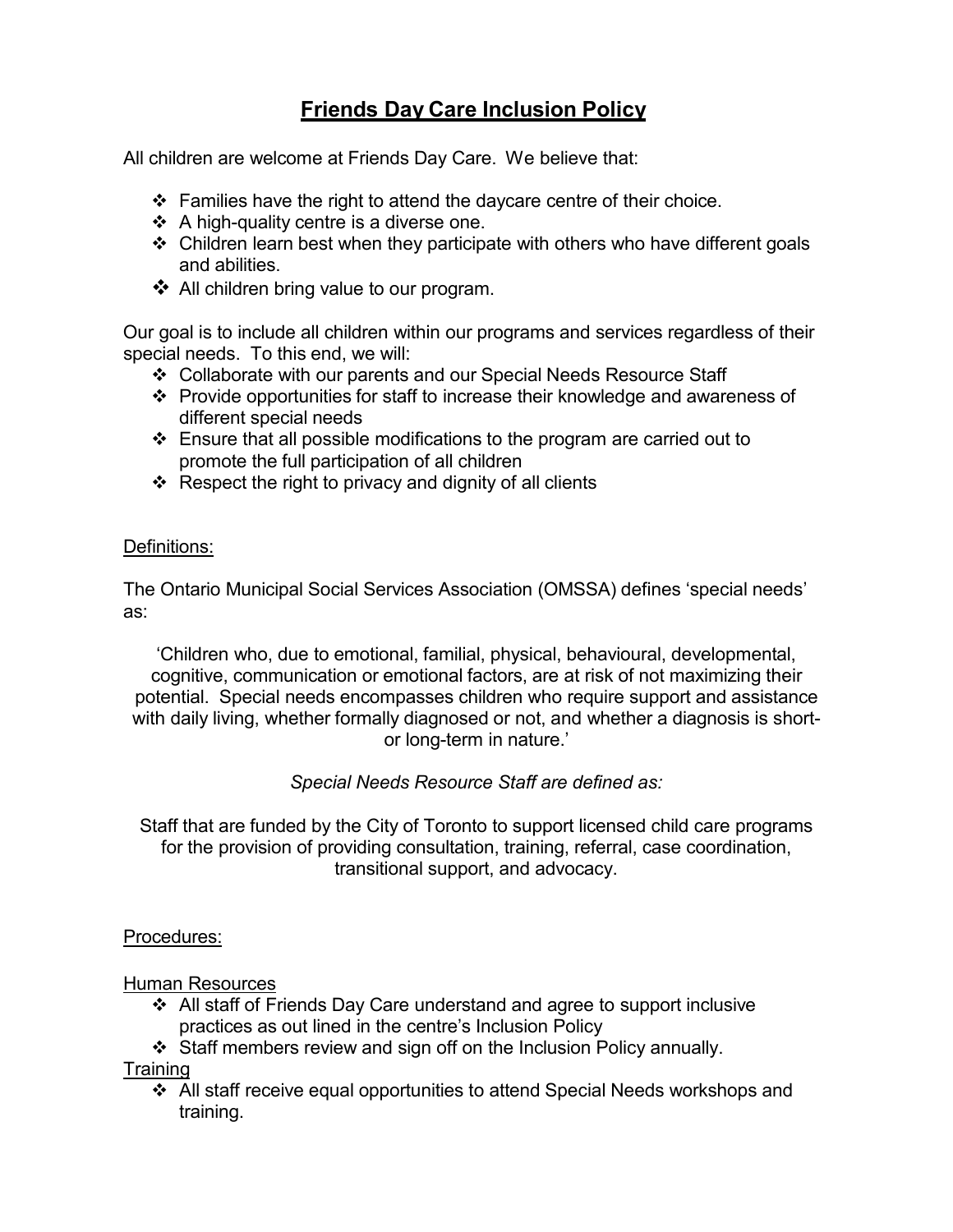### **Confidentiality**

- Staff understand that they will receive and have access to confidential information about children and families. They agree to keep this information in the strictest confidence
- Parental consent will be required before sharing information with any outside agencies
- Documentation of consent to share information will be kept on-site in the child's file.

### **Partnerships**

- $\cdot$  The centre will work in collaboration with parents and community supports to meet the needs of all children
- $\div$  The centre will meet privately with parents to discuss the child's needs and any concerns. Consent from parents will be sought to enlist support from the Special Needs Resource Staff. Parents will be offered help and support throughout this process.

### Admission/Registration

- $\div$  The centre is open to all the community and all interested families are treated in a fair and equitable manner.
- Admission Procedures are followed for all families. All parents have access to the complete Friends Day Centre Policies, including the Access and Equity Policies, Behaviour Guidance Policy, Program Statement, Withdrawal Policy, Parent Involvement, Health and Safety, CAS reporting and any other related policies and procedures.

JUNE 2010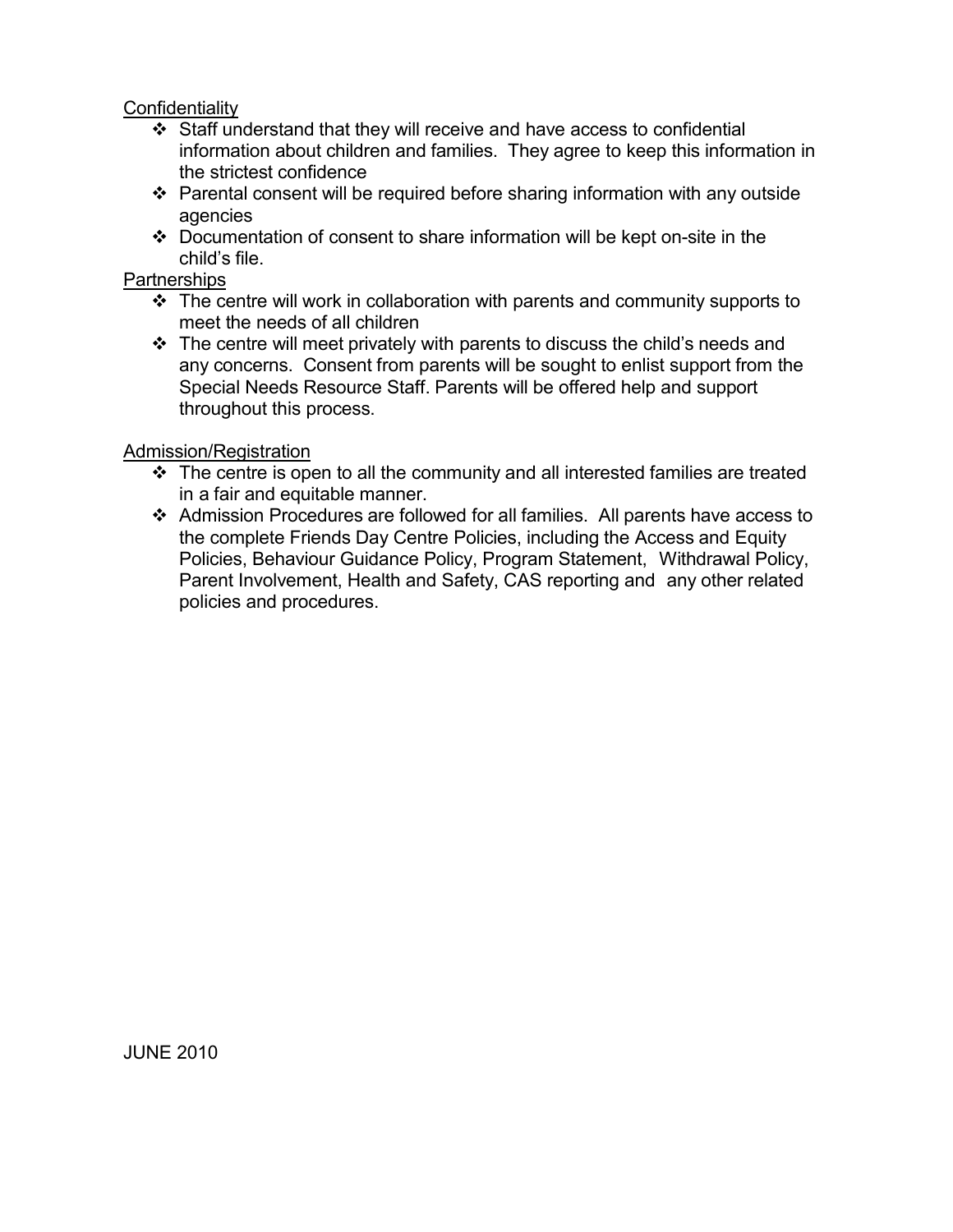# **Anti-Racism and Anti-Bias Policy**

Toronto is now distinguished as the single most ethnically and culturally diverse city in the world. Many of us celebrate our rich cultural heritage and exercise our democratic rights to choose our own lifestyles, which are protected under the Canadian Charter of Rights and Freedoms and the Ontario Human Rights Code.

In light of this, Friends Day Care recognizes its responsibility to work towards the elimination of discrimination and harassment on the grounds of race, creed, colour, marital status, family relationship, and disability. FDC is committed to the principle of positive action in the reflection and promotion of the ethnic, cultural and social diversity of its community and does not tolerate discrimination of any kind. However, a policy of zero tolerance is not effective in and of itself. FDC engages in a continuous process of identifying and challenging manifestations of discrimination as well as celebrating difference. FDC expects responsible professional behaviour on the part of its staff and Board of Directors, which promotes an atmosphere of respect and acceptance of difference in the workplace.

Any display of images or materials in the daycare, which are derogatory to persons on any of the grounds enumerated above, is prohibited.

Given that child abuse may be sanctioned by custom or tradition, and the legal responsibilities owed by FDC under the Child and Family Services and the Criminal Code, contravention of FDC's Child Abuse and Protection and Criminal Reference Check Policies are the only instances in which the Anti-Racism/Anti-Bias Policy may be overridden.

All FDC staff and other members of the Day Care have a responsibility to cooperate in the creation of a climate in which harassment and discrimination do not occur. They shall not engage in practices, which appear to condone harassment to discrimination through active encouragement of unacceptable behaviour or by implied acceptance or support for such behaviour.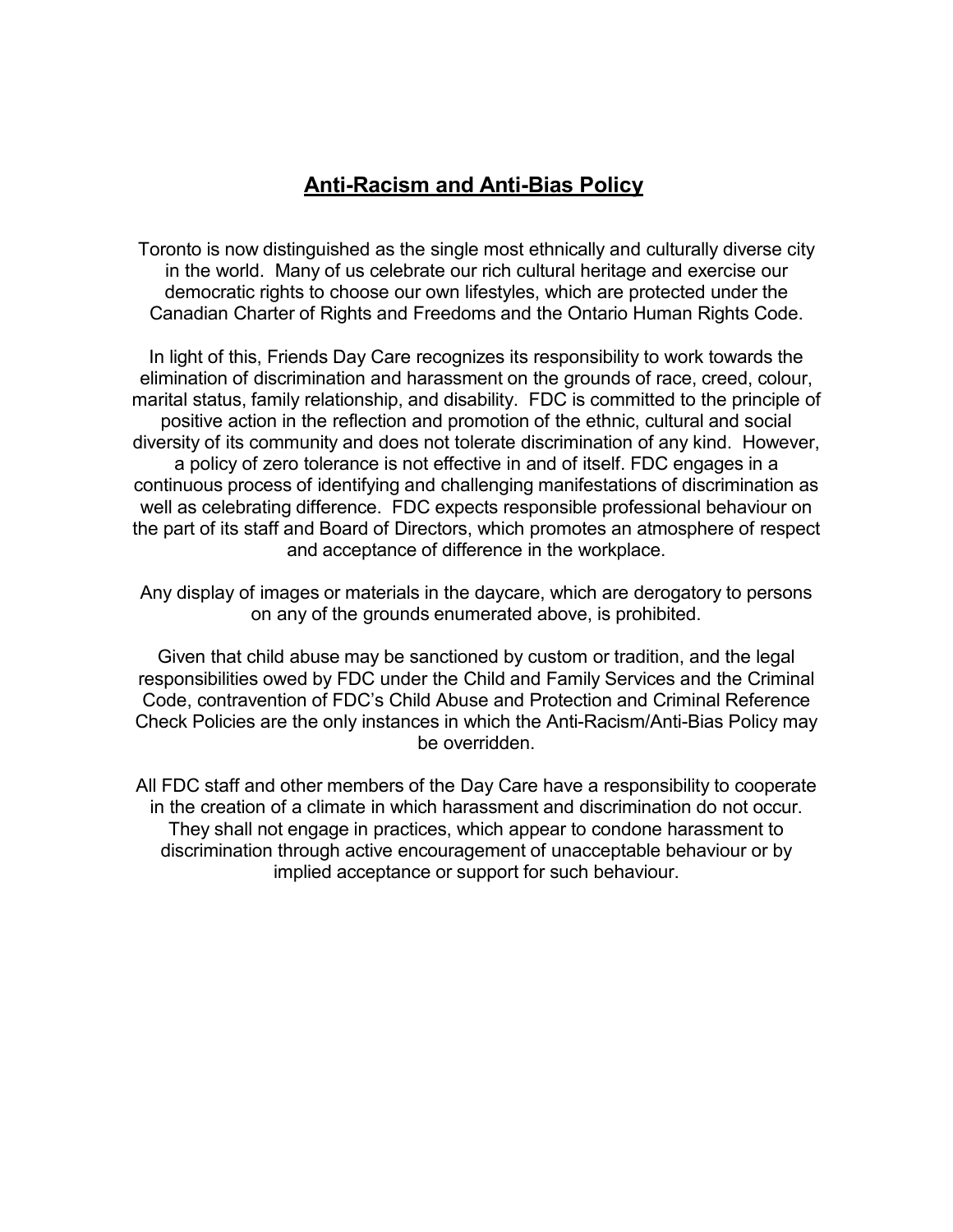# **Structure & Staffing**

Friends Day Care opened in 1971 as a parent co-operative. It was incorporated in 1991 and has since operated as a not-for-profit centre, licensed by the Ministry of Education. Our volunteer Board of Directors consists of parents and other individuals from the community. Friends Day Care is a non-denominational centre.

Every staff member receives annual CPR training, and maintains current Standard First-Aid certification. Our current R.E.C.E. staff is Jeff Sagara & Lorna Meggitt; they have a combined Friends Day Care experience of over thirty-nine years!

We accept children from 2<sup>\*</sup> to 5 years of age. Children, who are four or five years of age, will participate in our in-house Kindergarten Program at no additional cost.

\*Please note there are a limited number of spaces for children aged 2 years to 2.5 years. Please contact the Supervisors directly for further details.

# **Hours of Operation**



The daycare is open Monday to Friday from 8.00 a.m. to 5.30 p.m. We are closed on all statutory holidays, Easter Monday, and the days between Christmas & New Year.

# **Fees**

Our current monthly fee (subject to change with one month's notice) is \$1025.00 per month. Fees are due on the 1<sup>st</sup> of each month. Accepted forms of payment are cheque or money order, made payable to 'Friends Day Care'. Parents may choose to leave post-dated cheques. Families who receive subsidy will be invoiced monthly. Tax receipts are given during the month of February.

# **Admission Procedure**

- $\div$  Parents are invited to make an appointment for a tour of the centre. Here they can observe the program and meet staff.
- An *Application for Enrollment Form* should be filled out and submitted. This document places your child on the waiting list. This form is also available on our website (click on the .pdf document link on the 'How to Register' tab).

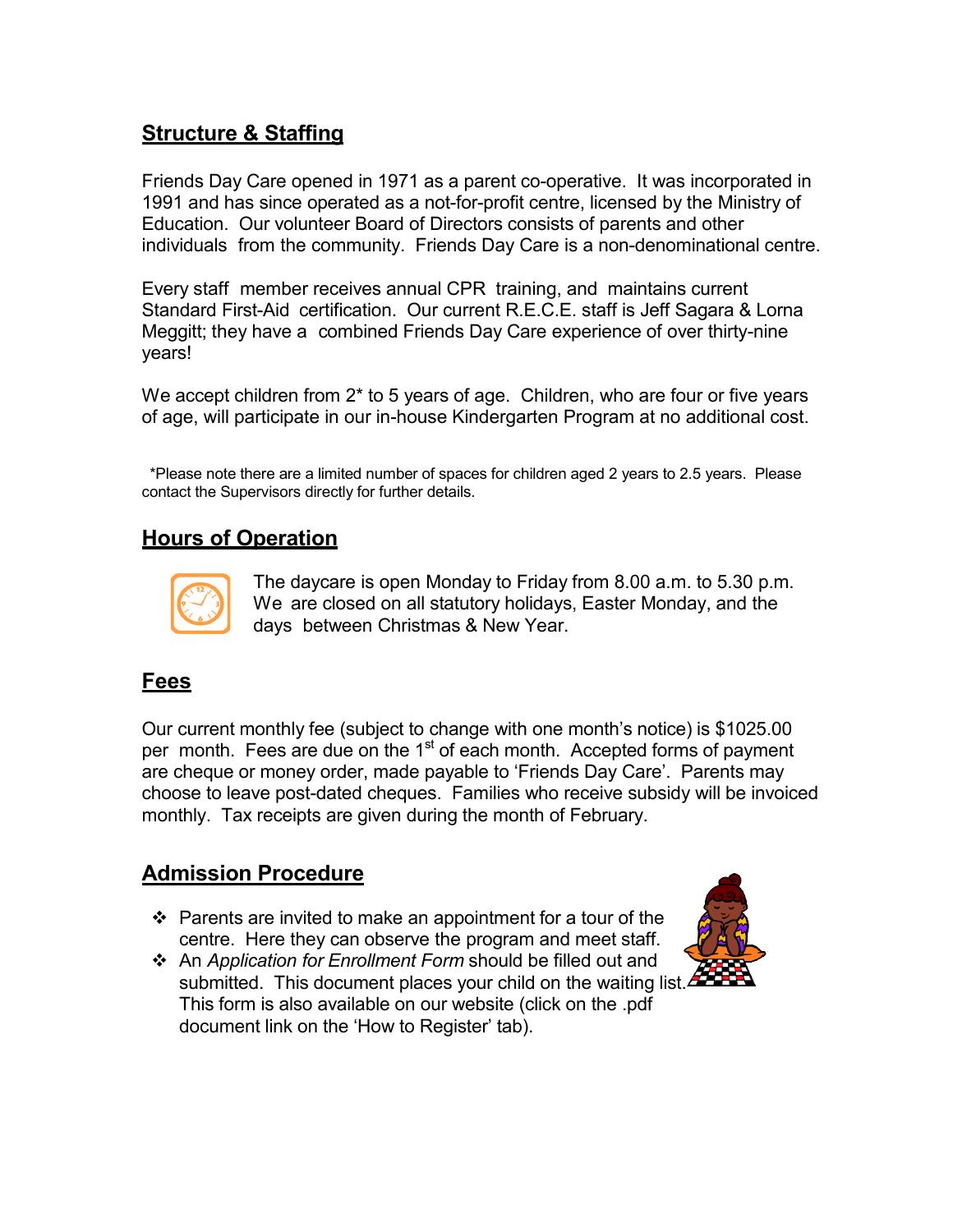# **Friends Day Care Waiting List Policy**

#### **Making an Application**

Parents are considered to have joined the waiting list when they have submitted an APPLICATION FOR ENROLLMENT FORM and it has been received by the Supervisors at the centre. The following information is required:

- Basic contact information: first and last names of parent(s) a mailing address or email address, home or mobile phone numbers
- Child's date of birth or due date
- Preferred month of start
- Dated and signed by one parent

The form may be submitted in person, by mail, or electronically. The date that the form is received by either method is considered to be the date of application.

Parents are responsible for updating contact information as needed.

No fees are required to register or remain on the waiting list.

Parents will be provided with a code, to maintain privacy, which will be used on the Waiting List spreadsheet. Parents can request access to this spreadsheet at any time, via email or in person at the centre.

### **When a space becomes available**

Spaces become available as a child leaves or graduates the centre. Parents are contacted in the order that they joined the waiting list; provided their child is eligible to join the program (i.e. has reached at least two years of age).

The contact information on file is used to contact the parent(s). If the parent(s) are unreachable by the contact information on file, the Supervisor will go on to contact the next family on the list.

Parent(s) are given a timeframe to accept or decline the space offered.

Parents who choose to decline a space offered, will remain on the waiting list in their original position.

### **Exceptions**

Priority is given to an eligible sibling of a child already in the program.

#### **When a space is accepted**

To accept a space, full-fee parent(s) are required to provide a cheque for one month's fee as a deposit. This amount is applied towards the last month's fee, when the required one-month notice is given in writing.

### **Remaining on the Waiting List**

Parents are considered to be actively on the waiting list until:

- their child is too old for the program
- parents request to be removed from the list
- one year has passed since their application, without checking in via e-mail, phone or in-person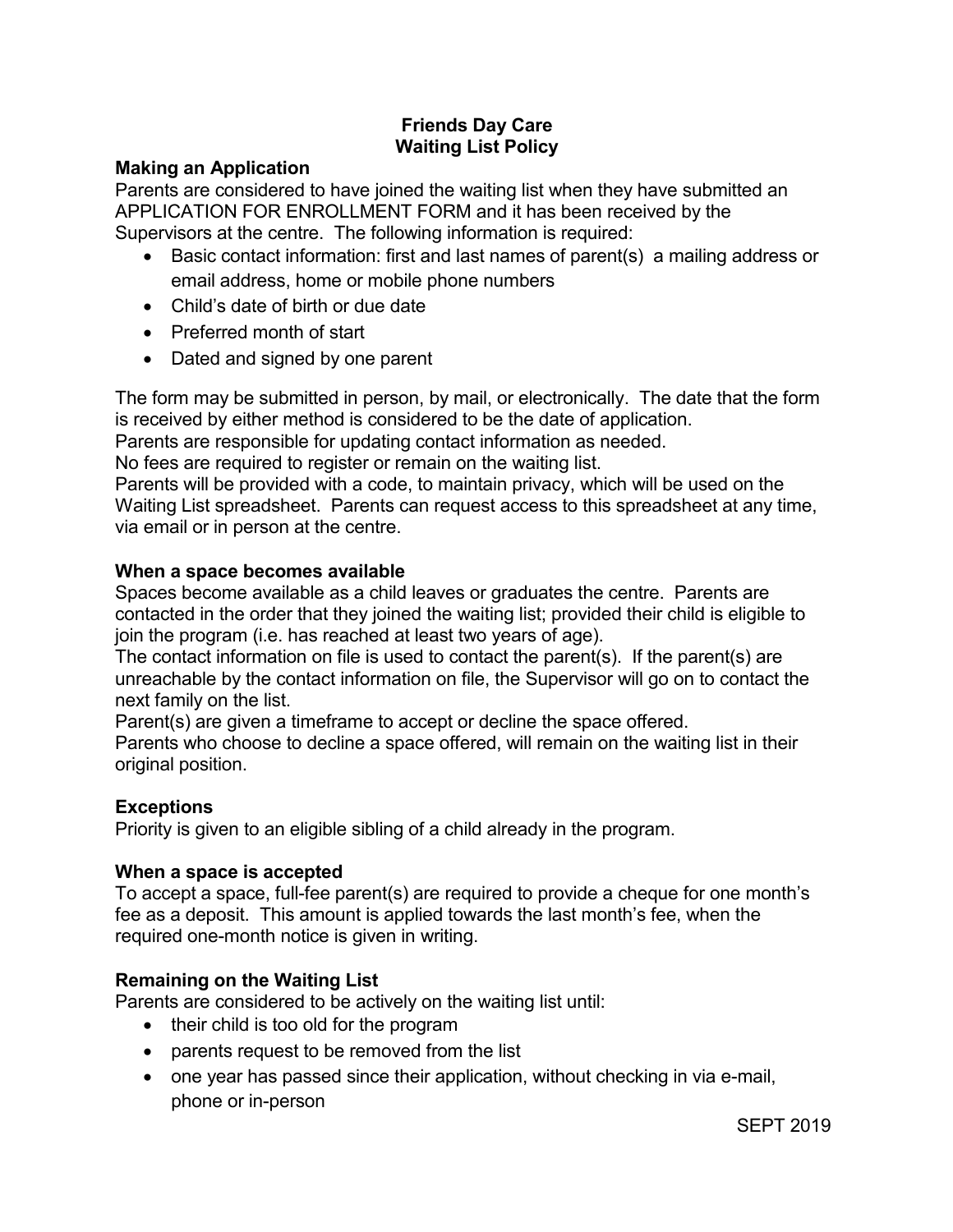### **Withdrawal Policy & Procedure**

Friends Day Care reserves the right to ask any family to withdraw their child from the centre, for reasons such as, but not limited to: unresolved behaviour problems, habitual non-payment or late payment of fees; habitual lateness at pick-up time. One month's notice will be given in these cases for full-fee parents, two weeks in the case of subsidized families. Where an abusive act, either verbal or physical, is made against any staff member or client, by a parent, family member or their agent, the withdrawal shall be immediate and the decision of the Supervisor/Co-Supervisor shall be final. We will:

- $\div$  Document all meetings with parents and support services
- ❖ Notify our Children's Services Consultant
- ❖ Notify the Board of Directors
- $\div$  Refer parents to other services

Friends Day Care requires one month's written notice to withdraw a child from the program. Failure to provide the minimum notice will result in the forfeit of the fee on deposit. All outstanding fees are payable at the time notice is given. The deposit will be used towards the last month's fees when the required notice is given.

### **Subsidy Attendance Policy**

Children's Services allow 35 days for vacation or illness each year. Parents are responsible for calling the centre on days their child will be absent. Any days taken in excess of 35 are paid for at the daily full-fee rate. The Supervisor will send home an invoice. Parents wishing to appeal for more vacation days should seek assistance from their caseworker at Children's Services. Appeals are not the responsibility of the daycare. Families who already have an outstanding balance for fees will be expected to pay the full-fee rate on a daily basis for absences exceeding 35 days. Two weeks notice will be given for habitual late payment, or non-payment of fees.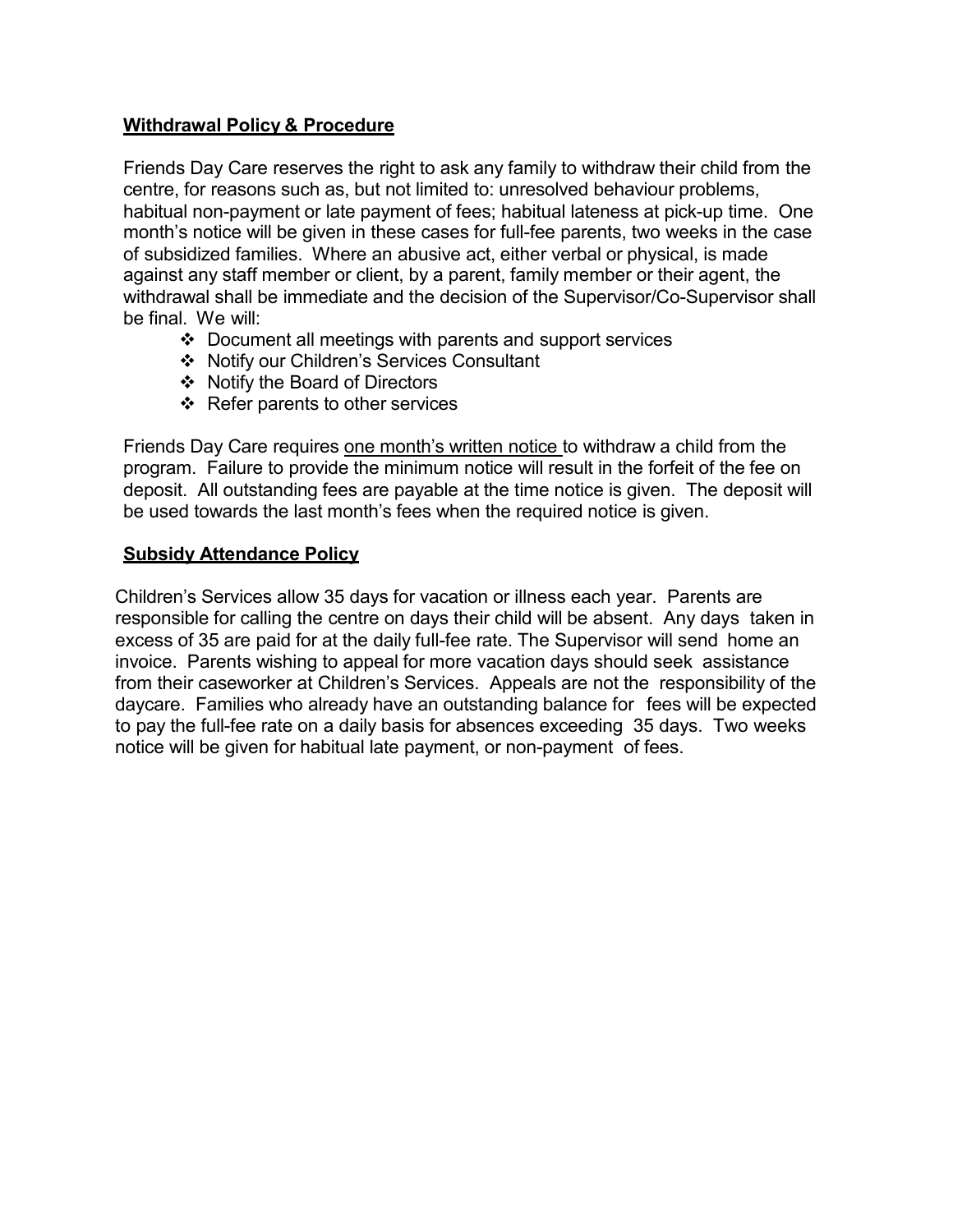# **Our Commitment to Your Family**

### **Health &Safety**

### **Immunization Policy**

In accordance with the Public Health Department, parents are required to complete an Immunization Form for their child, prior to admission. Parents, who do not wish to immunize their child fully, must have a signed affidavit on file. Should an infectious outbreak occur, their child will not be able to attend the centre until Public Health deems it safe to do so. Full payment of fees will be due for the time the child is not in attendance.

*The General Information Form* has questions relating to allergies and your child's medical history. Allergy lists are posted in all rooms used by the children, as well as the kitchen, staff emergency kits and on the attendance clipboard.

Our staff work hard to create a safe but stimulating environment, but occasionally accidents do happen. Minor accidents are recorded and staff will fully communicate the circumstances of the incident either by phone, or at pick-up time. A *Minor Incident Record* will be completed for you to read and sign. A copy is given to parents and a copy is kept in the child's file.

In the case of a more serious accident, the centre will notify parents immediately and transport the child to the nearest hospital receiving emergencies. Our staff keeps up-to date emergency numbers and a cell phone with them at all times. For this reason, please be sure that the daycare has on file:

- Up-to-date home/work /school telephone numbers
- ❖ The names and telephone numbers of at least one other adult who can be reached in an emergency
- A signed *Emergency Transportation and Treatment form*.

### **Nutrition**



Nutritious lunches, as well as morning and afternoon snacks, are provided. The meals are served "family-style" in small groups. Alternative menu items can be arranged for children with allergies or dietary restrictions. Our weekly menus are posted on the Parent

Information Board. Each weekly menu is available to view or download from our website. The foods we serve are free of trans-fats, and wholegrain products are served whenever possible. We enjoy serving foods from all around the world. We welcome your input for suggestions of foods that your family enjoys, so please share your ideas with us!



 **Please do not bring in outside food or drink into the centre.**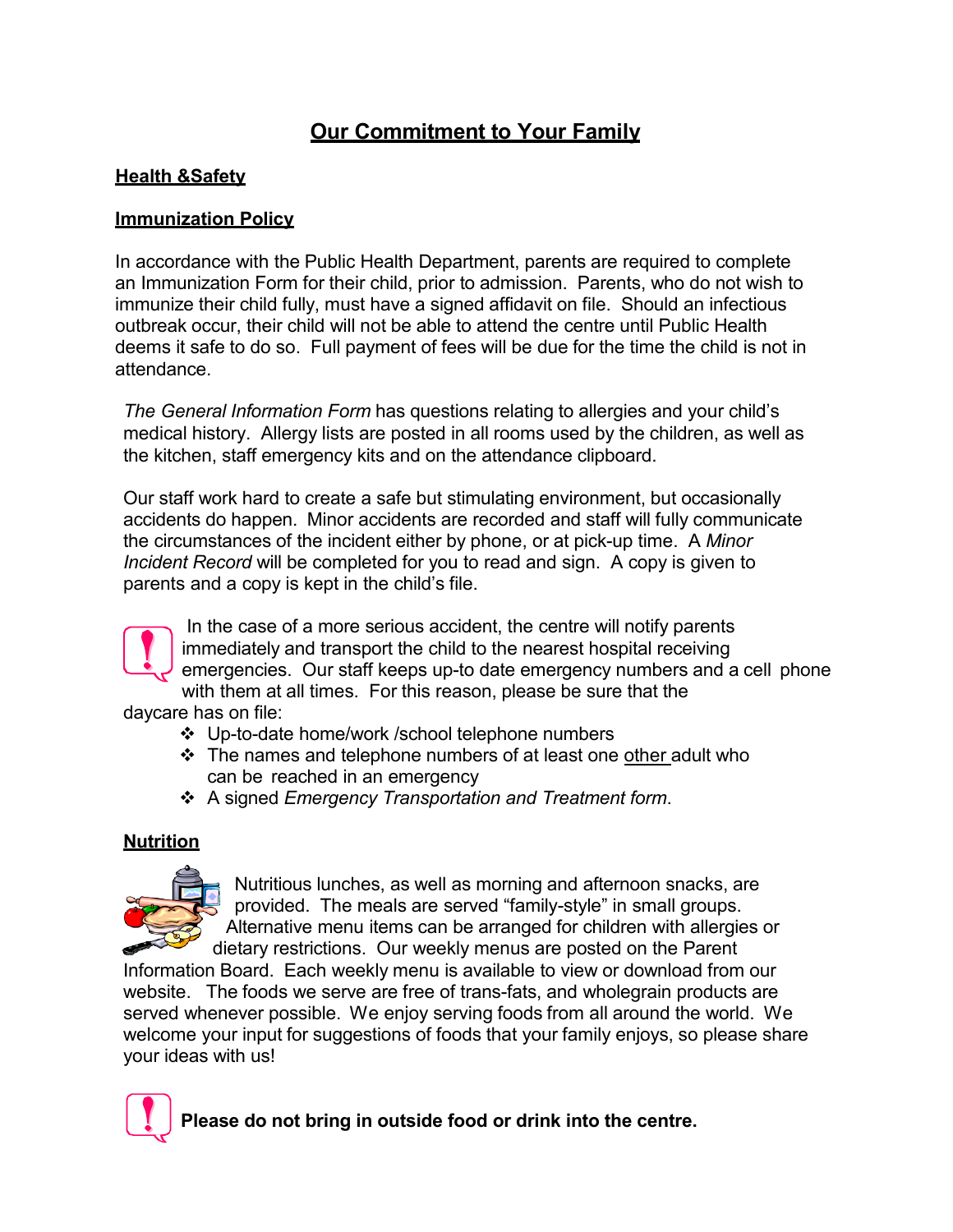### **Progress Reports**

At any time during the year, you may ask one of your child's teachers to discuss your child's progress at more length than the daily schedule allows. Our teachers are constantly monitoring your child's well-being and development, and welcome the opportunity to discuss this either in person or by telephone, at a mutually convenient time.

### **Special Activities**



Throughout the year, the staff program special trips and activities. Parent volunteers are not generally required, but our Volunteer Policy should be read during the enrollment process and also before you join us on a trip. A consent form for your child is required for each trip

(which may include travel on T.T.C. or school bus) and must be signed beforehand.

#### **Student Placements**

From time to time, Friends Day Care welcomes students from High Schools, Colleges and Universities, who observe and participate in activities. Parents should note that students of any age are not used to maintain staff to child ratios or left with children, unsupervised, at any time.



## **Communication**

Upcoming events, special days and trips are updated on our website, [www.friendsdaycare.ca](http://www.friendsdaycare.ca/) . Signs are posted on the Parent Information board outside the classroom as well as email notices. Make sure we have your up-to-date email addresses! Parents are invited to join our private Instagram account, and to follow us on Twitter.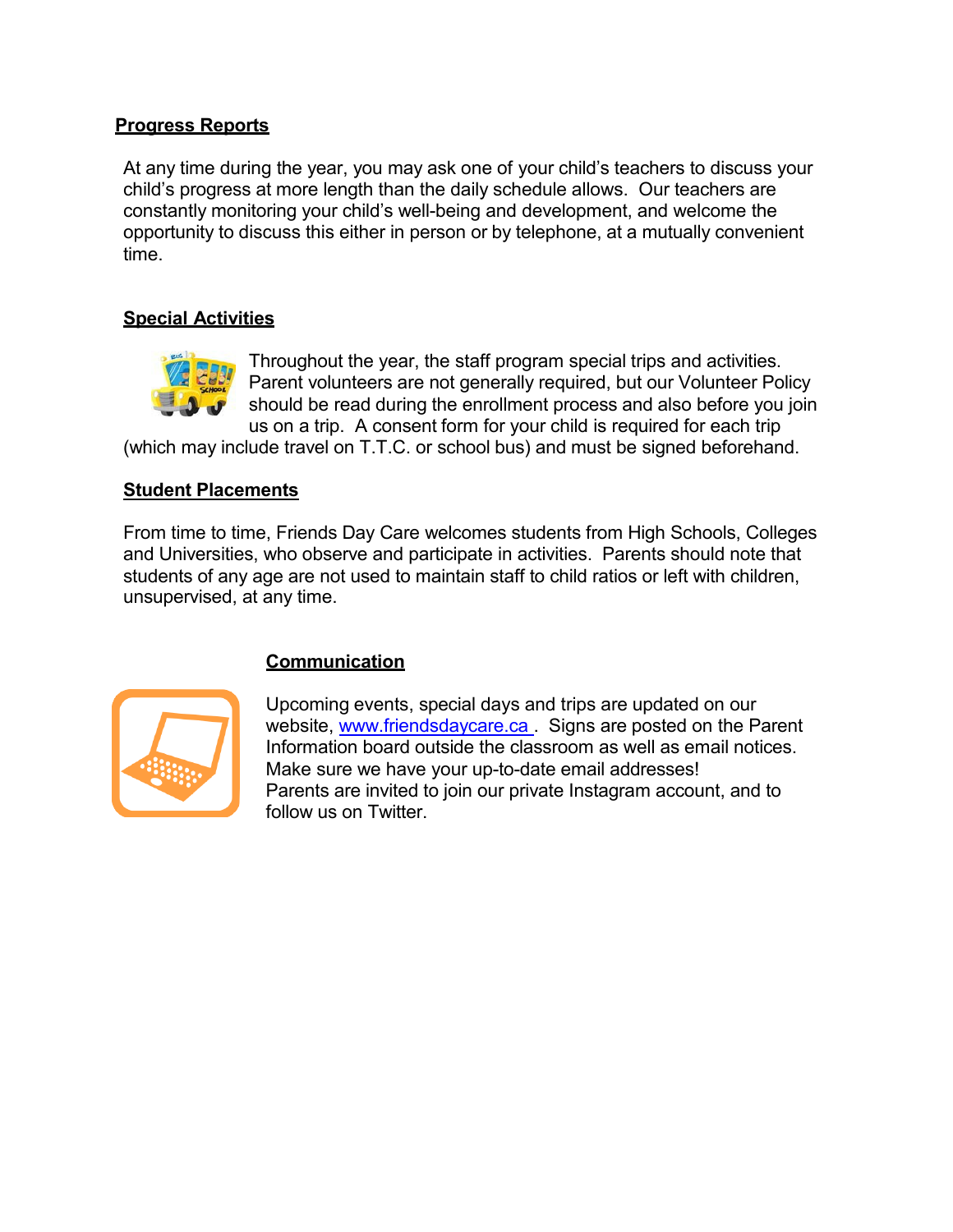# **What We Ask of You**

### **Arrival and Pick-up Times**



Our centre opens at 8.00a.m. It is helpful to have everyone arrive before 10.00a.m. Please call us if you are going to be arriving late, as the staff may be out on a walk with the children. If you are dropping off your child during outdoor play, it is important that you let a staff member know that your child

has arrived; likewise, at pick-up time let a staff member know that you are taking your child.



**To avoid disruption during lunch and nap times, please arrange appointments so that you will not have to pick up your child between 11.45a.m. and 3.00p.m.**

Please call the centre if:

- $\cdot$  someone other than a parent will be collecting your child (anyone picking up for the first time will be asked to show photo ID)
- ❖ you will be picking your child up early
- $\div$  your child will not be attending that day

Please note: Staff will **not** release your child to anyone who:

- $\cdot$  has not been named as an authorized pick-up person
- $\div$  is under 14 years of age
- $\div$  is, or appears to be, under the influence of alcohol or other controlled substances. The decision of the senior staff on duty is final.

#### **Late Pick –Up Policy**



The centre closes at 5.30 p.m. promptly. If you expect to be late, please call as soon as possible. **Late charges apply to anyone arriving after closing time**. Late charges are as follows:

### **5.30p.m. - 5.35p.m. - \$15.00 5.35p.m. onwards - \$1.00 per minute**

Late fines are not part of regular daycare fees and are paid directly to the staff member who has had to stay late to care for your child.

If your child has not been picked up by 6.30 p.m. and attempts to reach either a parent or emergency contact person have failed, the daycare is required by law to contact the Children's Aid Society.

If your child is picked up late on three occasions, you will receive written warning that any additional late pick up will result in one month's notice to find alternate care.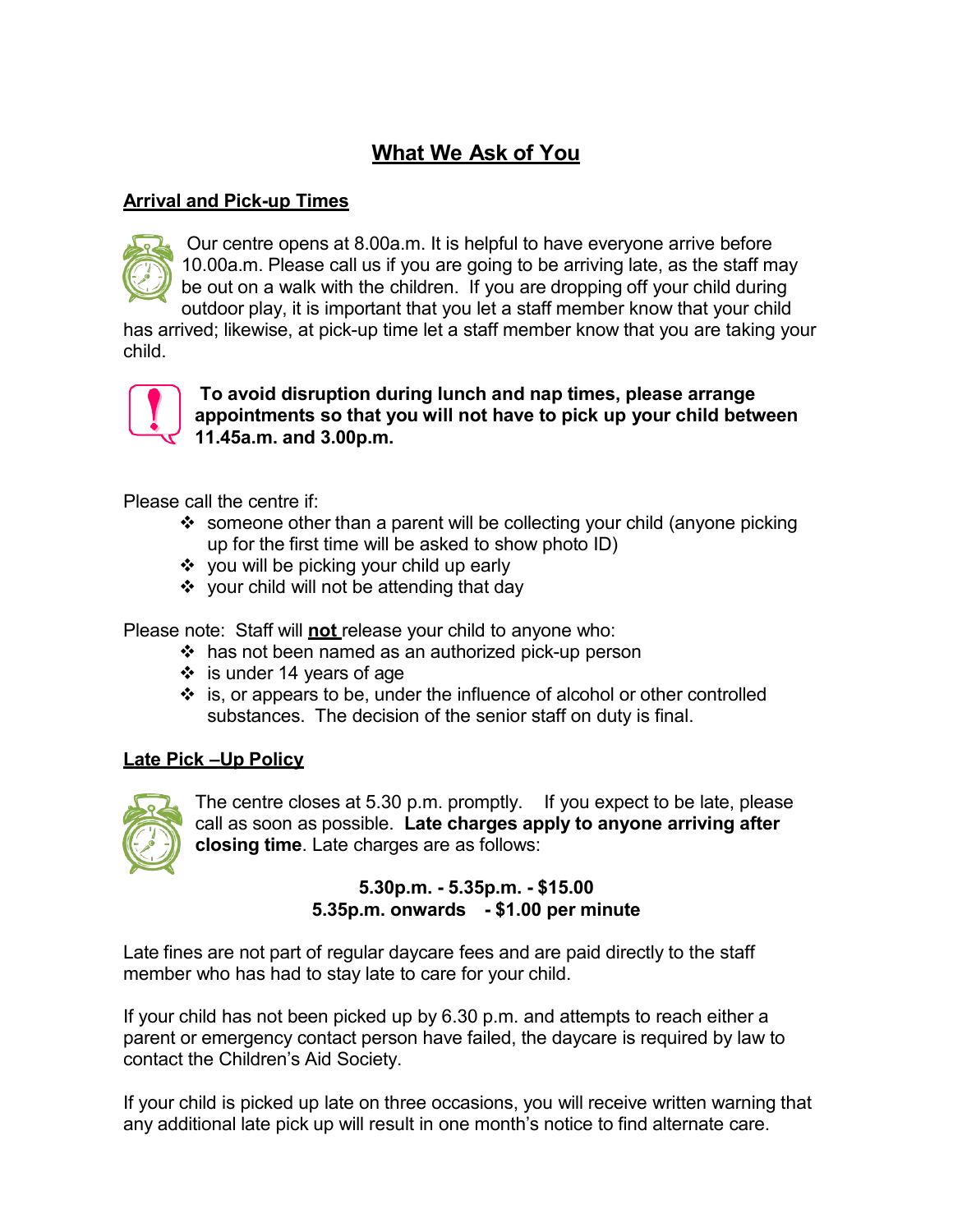

If your child is ill (i.e. diarrhea, vomiting, eye discharge, rash, persistent cough, or contagious disease) he or she must **not** attend. If your child exhibits any of these symptoms during the day, you will be asked to pick him/her up. The Child Care and Early Years Act require us to isolate the sick child to try and prevent spreading the illness. Staff will make every effort to keep your child comfortable while waiting for you to collect your child, and monitor their symptoms. A record of each child's illnesses is kept on file.

If your child has a contagious disease, we reserve the right to ask for a doctor's note before the child can return to the centre. In assessing the wellness of a child, the decision of the Supervisor is final. **Children must remain at home for a full twenty-four hours after a fever ends/vomiting has stopped/normal bowel movements have returned (on regular diet).**

### **Please also see the attached Head Lice Policy.**

## **Medication**

Staff will administer prescription medication only. The medication **MUST** be in the original pharmacy container and clearly labeled. Non-prescription drugs can only be administered with an accompanying doctor's note. This note should be dated and specify the exact amount, type and



frequency of the drug. A medication form must be completed for each medication.

**Parents are responsible for signing the** *Medication Form* **each day that the medication is required**. Please make sure that the medicine is stored in the correct locked box (refrigerated or room temperature). Our full medication and illness policies are available on the Parent Information Board.

### **Clothing and Toys**

Your child will need to bring a full change of labeled clothing. Please make sure that your child has suitable outdoor clothing for the weather, including footwear that allows for safe climbing and running at the playground. A pair of comfortable, non-slip shoes (not slippers) is required for indoor play and should be left at the daycare. Velcro closures or slip-ons only, please.

Parents are responsible for ensuring that appropriate outdoor clothing is provided. Often children have the same boots and snowsuits, so please remember to label all items clearly. Children who are still learning to use the toilet will need to bring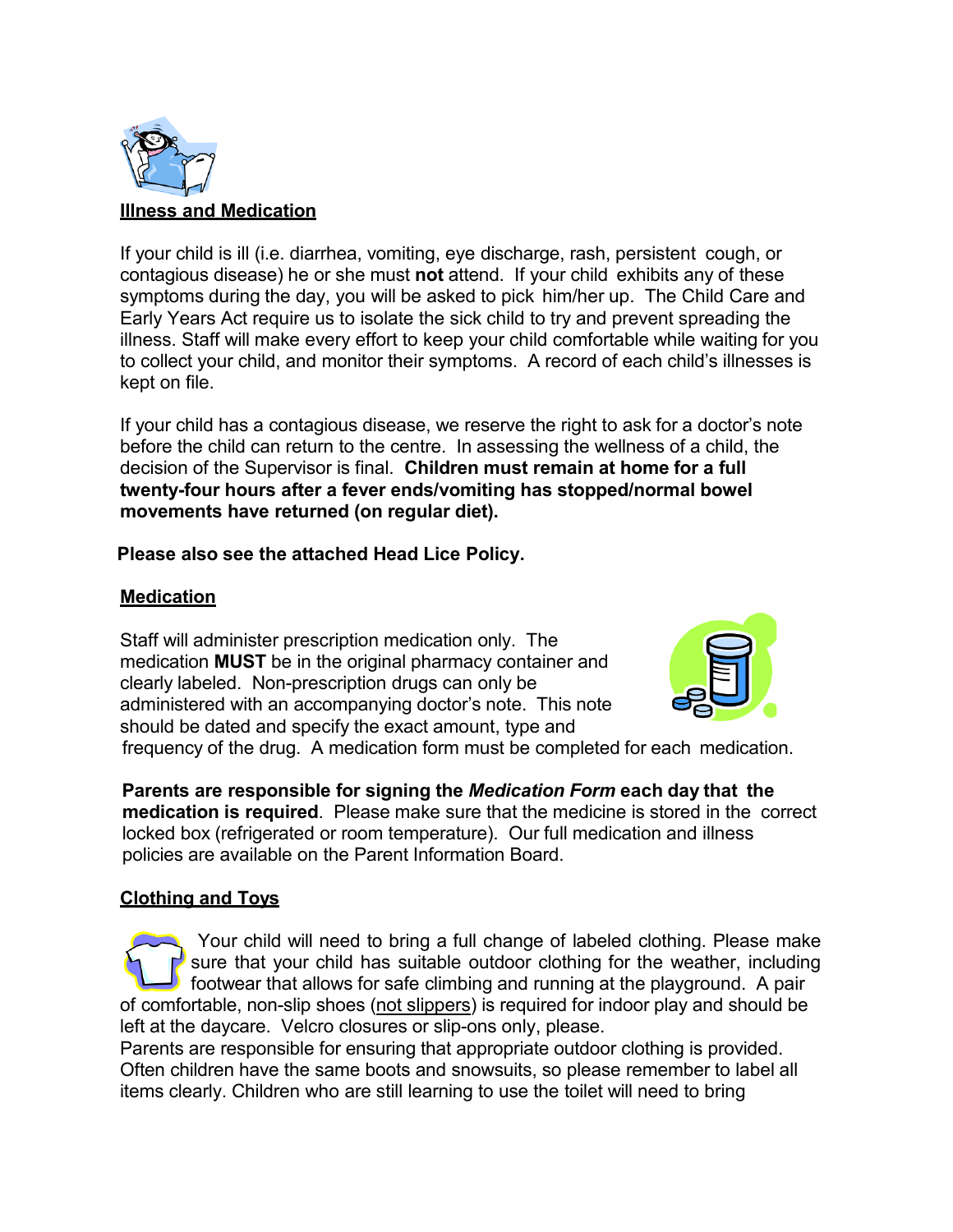disposable diapers or side-fastening pull-ups, as well as a package of wipes. All children nap or rest after lunch, your child may enjoy a small soft toy from home to help him or her settle down. On certain days, your child's teacher may ask your child to bring in something for "show and share" time, otherwise, **please leave all other toys at home**. Books or music CD's that are appropriate for the children are always welcome!

# **Birthdays and Other Celebrations**

Birthdays are special events at Friends Day Care! We provide a cake or ice-cream for all the children at lunchtime (we purchase something which is allergy-friendly).

Please do not send any other treats or loot bags.



### **Teachers are not responsible for handing out party invitations or communicating to other parents about parties. Parents should put birthday party invitations directly into friend's cubby bins.**

We celebrate major holidays like Easter and Christmas, however, we welcome the opportunity to learn about and join in other cultural and religious festivals. If you would like to share a special festival with us, please let us know!

### **Parental Involvement**

You are welcome to attend the Annual General Meeting where you might like to volunteer as a member of our Board of Directors. Our annual audit is reviewed and staff and Board members give reports.



There are numerous other ways to get involved with the centre; sharing a family tradition or celebration, demonstrating a skill or hobby, coming to our Annual Holiday Concert, all are ways to participate and strengthen the relationship between staff, parents and child. Let us know how you would like to get involved!

## **And Finally….**

A complete Policy Handbook is available for parents to read on the Parent Information Board, please take some time to read through it. You will also find copies of all our inspection reports, Municipal and Provincial, as well as Toronto Public Health, water testing results, and our annual playground

inspection report. Please look through them and do not hesitate to ask questions!

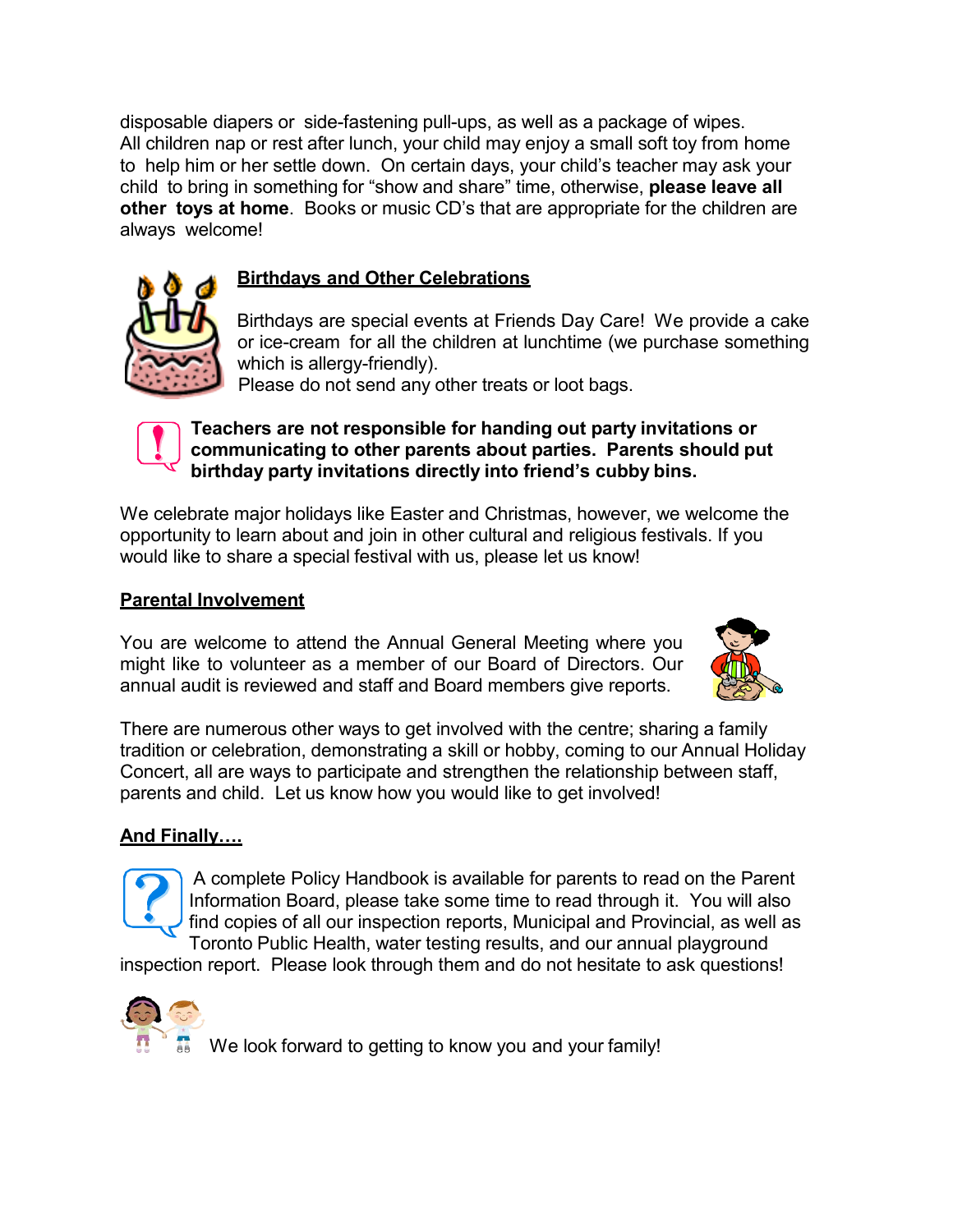# **Friends Day Care Head Lice Policy**

## **Overview**

Head lice are a common problem in any situation where children gather together. Although not a health issue, pediculosis can cause much distress to families. Prevention through screening, education, and daycare strategies, are important measures.

## **Parents should:**

- Make screening a regular part of your child's daily hygiene routines
- Inform staff immediately of any detection of lice in the family
- Monitor your child for signs of infestation i.e. scratching their head
- Be prepared invest in a good quality nit comb (preferably metal)

# **Policy**

# **Preventative measures:**

- Children are not allowed to trade or share hats
- Make sure children put hats into jacket sleeves
- Monitor children for signs of infestation
- Perform regular group screenings

# **If an infestation occurs, Friends Day Care staff will:**

- Assist parents, answer questions i.e. How to screen, pass on fact sheets etc.
- Be sensitive when contacting parents if an infestation is found
- $\bullet$  Inform all parents that there is a case of head lice in the centre
- Remove shared costumes from dramatic play centre for the duration of an infestation
- Vacuum all rugs and carpets regularly
- Launder all sheets, blankets and soft toys

# **When Head Lice is discovered in a child at the daycare:**

- Parents will be notified immediately. The Parents will be given a fact sheet and directed towards [www.licesquad.com](http://www.licesquad.com/) or [www.nitwits.ca](http://www.nitwits.ca/) for information and advice about treatment (seek a doctor's advice for those who are under 2yrs, women who are pregnant or breastfeeding or if your child has asthma, allergies or is prone to seizures)
- Children should have a course of treatment and remain home until all live nits and lice have been removed. Your child will be screened upon returning to the centre.
- All parents will receive a notice informing them of a 'case of head lice'
- Staff will perform a group screening each day for the next 7 days
- Remember; Head lice are not a sign of poor hygiene, or neglect.

FEB/16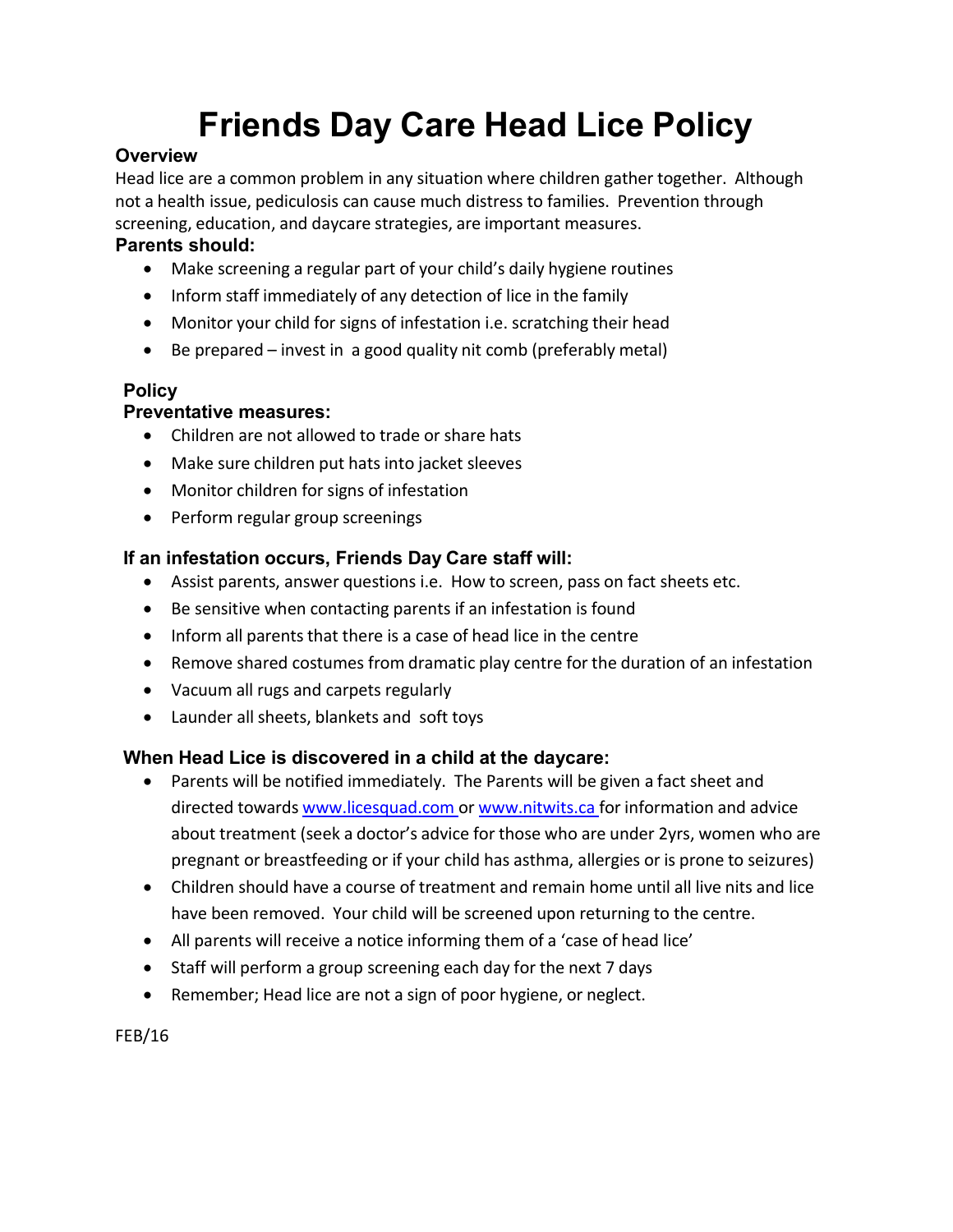### **Objective:**

To maintain a smoke-free environment & protect the health of all those who work, attend, or visit Friends Day Care.

Friends Day Care is designated a smoke-free area, in accordance with the *Smoke-Free Ontario Act, 2017.*

### **Definitions:**

For the purpose of this policy, smoking refers to the smoking or holding of lighted tobacco or cannabis (medical or recreational).

Vaping refers to inhaling or exhaling vapour from an electronic cigarette or holding an activated electronic cigarette, whether or not the vapour contains nicotine.

#### **The Policy:**

Smoking tobacco or cannabis & the use of electronic cigarettes, is prohibited in all areas of Friends Day Care, including the outdoor play areas and pathways, whether children are present, or not.

#### **Responsibilities and Procedures:**

- 1. "No smoking" and "No vaping" signs or a dual "No smoking and No vaping" signs are posted at each entrance, exit and washroom in the centre, in appropriate locations and in sufficient numbers , so that everyone knows that smoking and vaping is not permitted
- 2. Ensure that no ashtrays or similar items remain in the centre
- 3. Ensure that no one smokes or vapes in the centre
- 4. Ensure that someone who refuses to comply with Ontario's smoking and vaping laws does not remain in the centre (including outdoor spaces, pathways, etc.)
- 5. Notice will be given to all parents before their child is enrolled
- 6. Notice will be given to all students and volunteers prior to providing care or guidance to the children
- 7. The policy will be reviewed with staff and supervisor at commencement of employment.

REVISED AUGUST 2019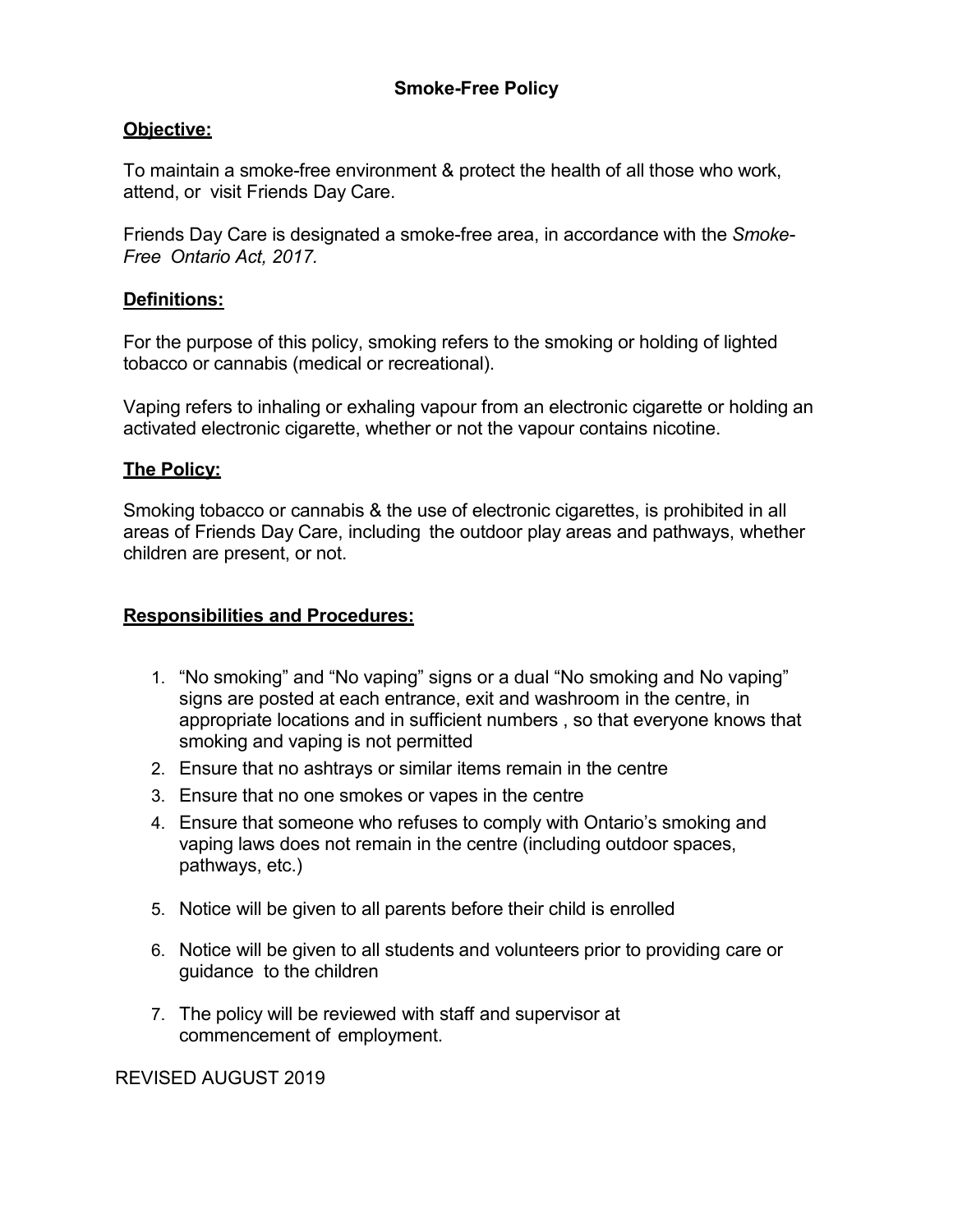#### Friends Day Care Volunteer Policy For Trips And Outings

We would like to take this opportunity to thank you for offering your help to be a volunteer with our group. To ensure the safety of everyone participating, we ask that you read, sign and respect the guidelines below. Have a great trip!

- You will be paired with a staff member in a small group. Staff will make decisions in the best interests of the program. Please follow their lead.
- Children must be supervised at all times. No child is to be left unattended.
- A staff member of the centre must escort children to and from the washroom facilities.
- Areas such as playgrounds or open fields should be monitored for hazards.
- In the interest of health and safety, please only offer food and beverages that have been supplied by the centre.
- Please encourage children to walk (avoid carrying children except in emergency situations).
- It is important to accompany your group to and from the daycare, to maintain ratios both going and returning from trips.
- Smoking and/or cell phone use is not permitted while supervising the children.
- Please make sure you have previously read and signed the Behaviour Management Guidelines and Child Abuse Policy. Volunteers are expected to follow these policies while supervising children.
- The staff is legally responsible for children at all times. However, we rely on your co-operation by helping us supervise the children and informing the staff of any unsafe situations. If you feel something is not safe, report it to the staff you are with immediately.

Name of volunteer: when the state of  $\sim$